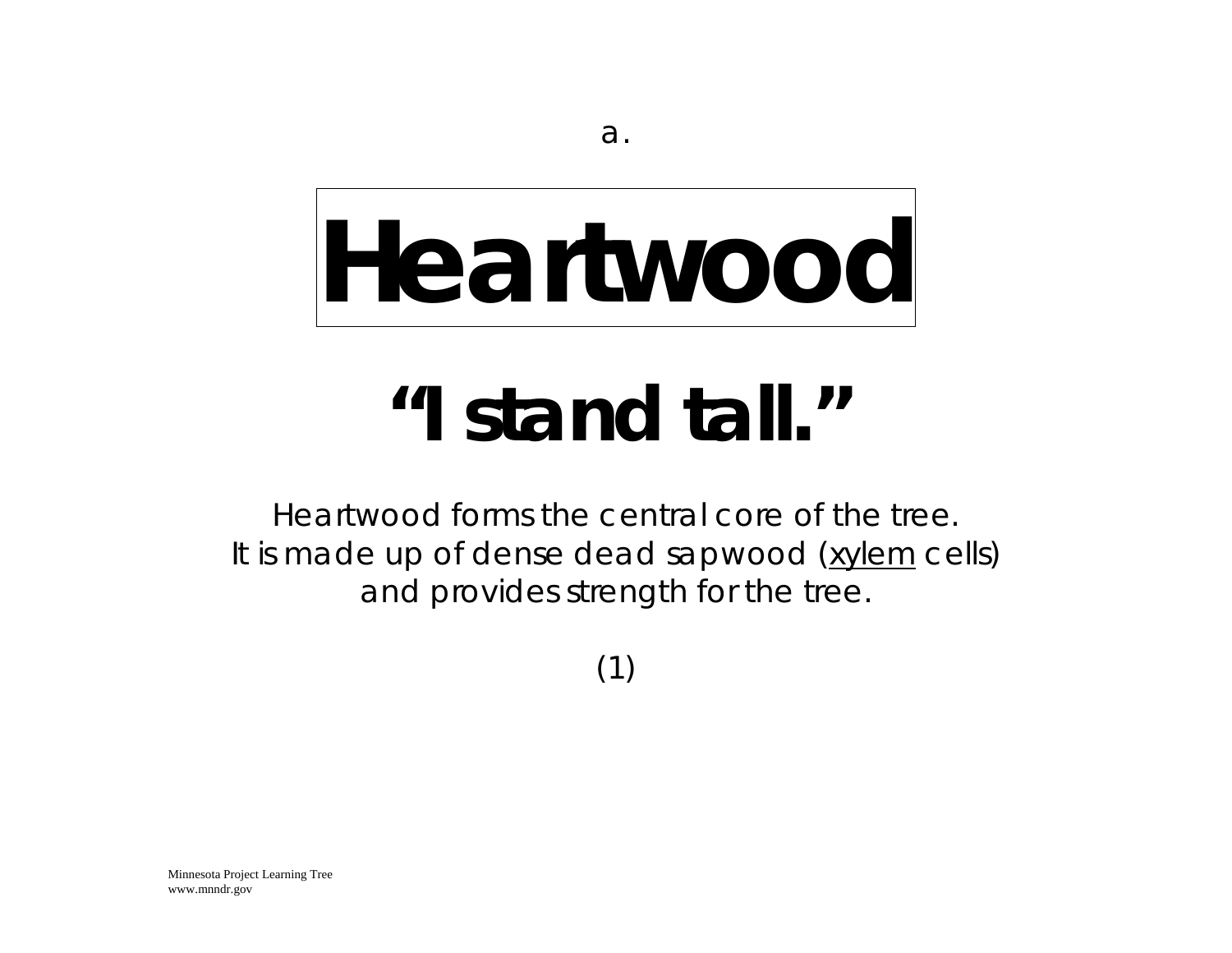# **Sapwood**

#### *"We pump, we pump."*

Sapwood, made from xylem (ZEYE-luhm) cells brings water and nutrients up from the roots to the leaves. Older sapwood cells become part of the heartwood.

(3)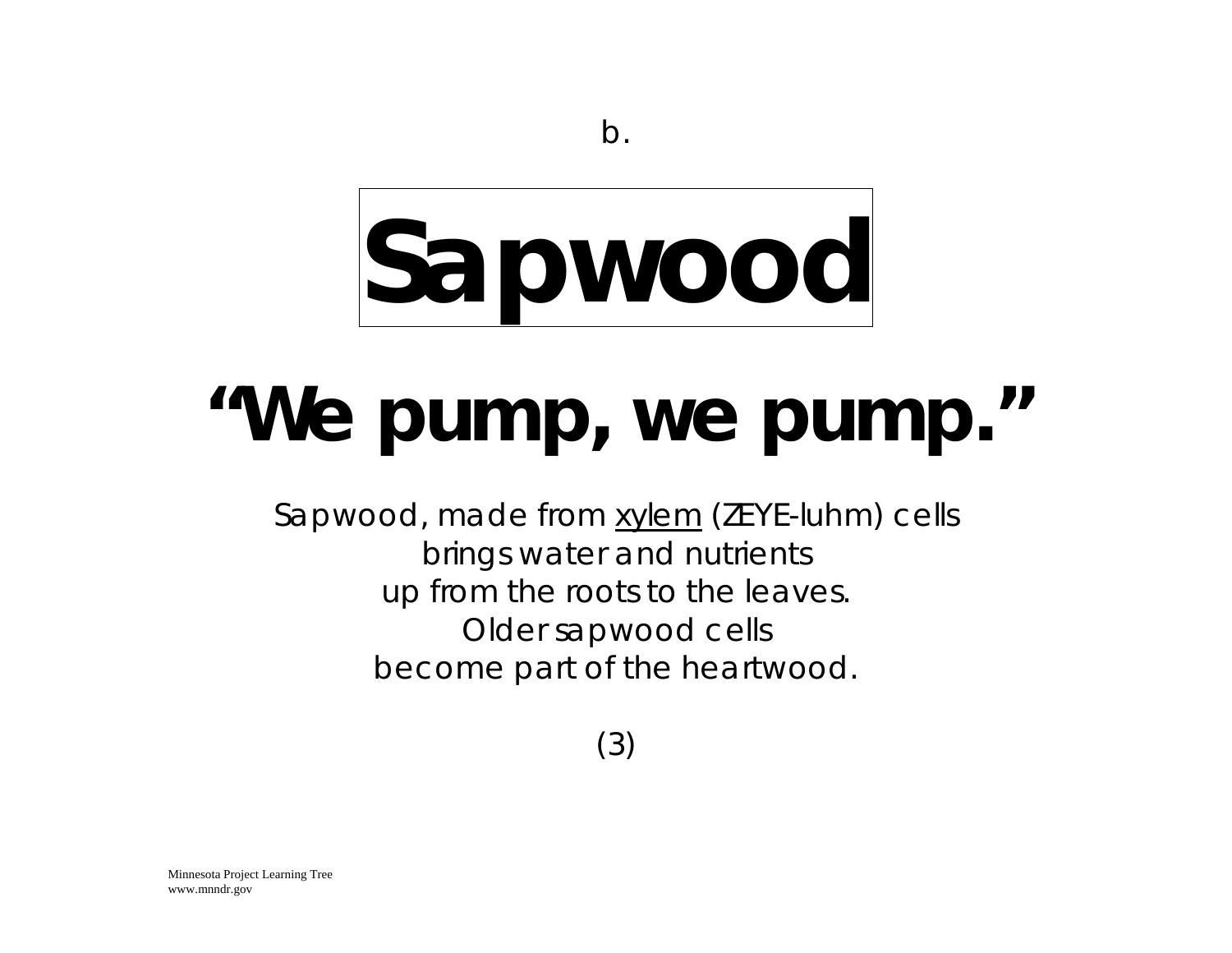# **Cambium**

(KAM-bee-uhm)

#### *"We make new cells."*

The cambium layer is made of cambium cells. This very thin layer of growing tissue makes xylem cells (that become new sapwood), and phloem cells (that become inner bark).

(5)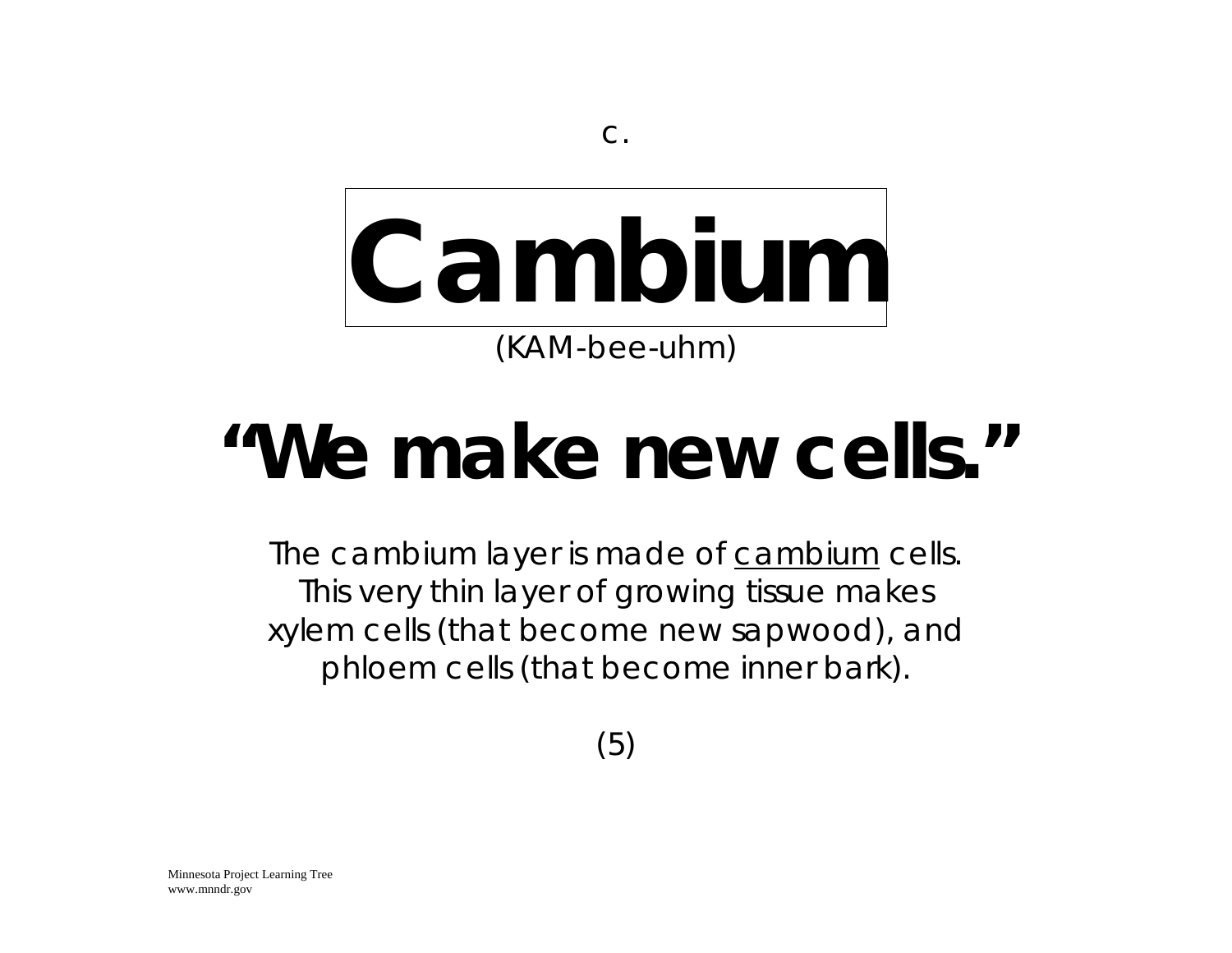# **Inner Bark**

### *"We bring sap around."*

The inner bark is made from called phloem (FLOW-uhm) cells. It carries sap from the leaves to the rest of the tree. At certain times of the year, the inner bark may also move stored sugars from the roots up to the rest of the tree.

(6)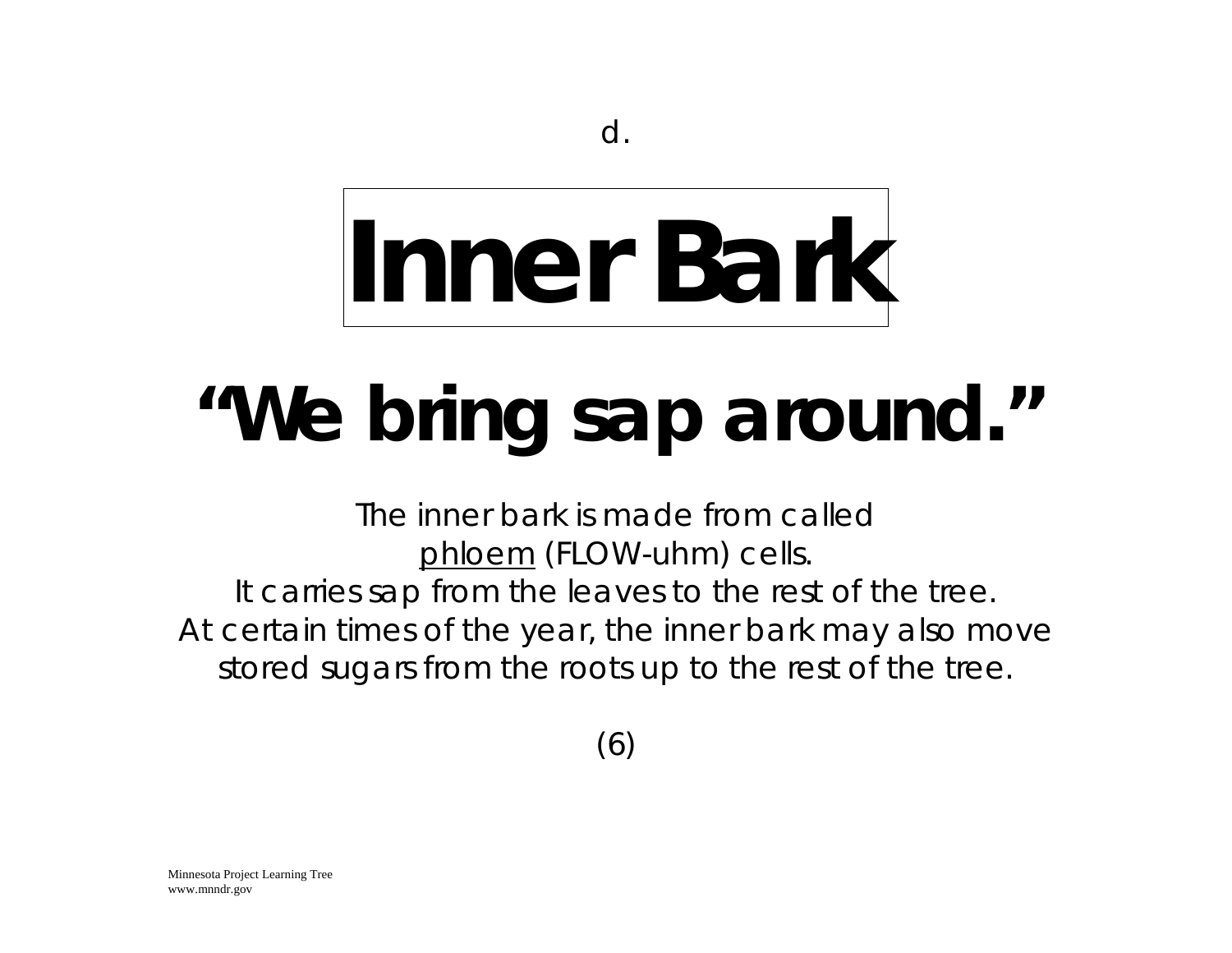### **Outer Bark**

#### *"We protect, we protect."*

The outer bark protects the tree from injury caused by insects, animals, plants, diseases, and fire. Different types of trees have different types of bark.

(8)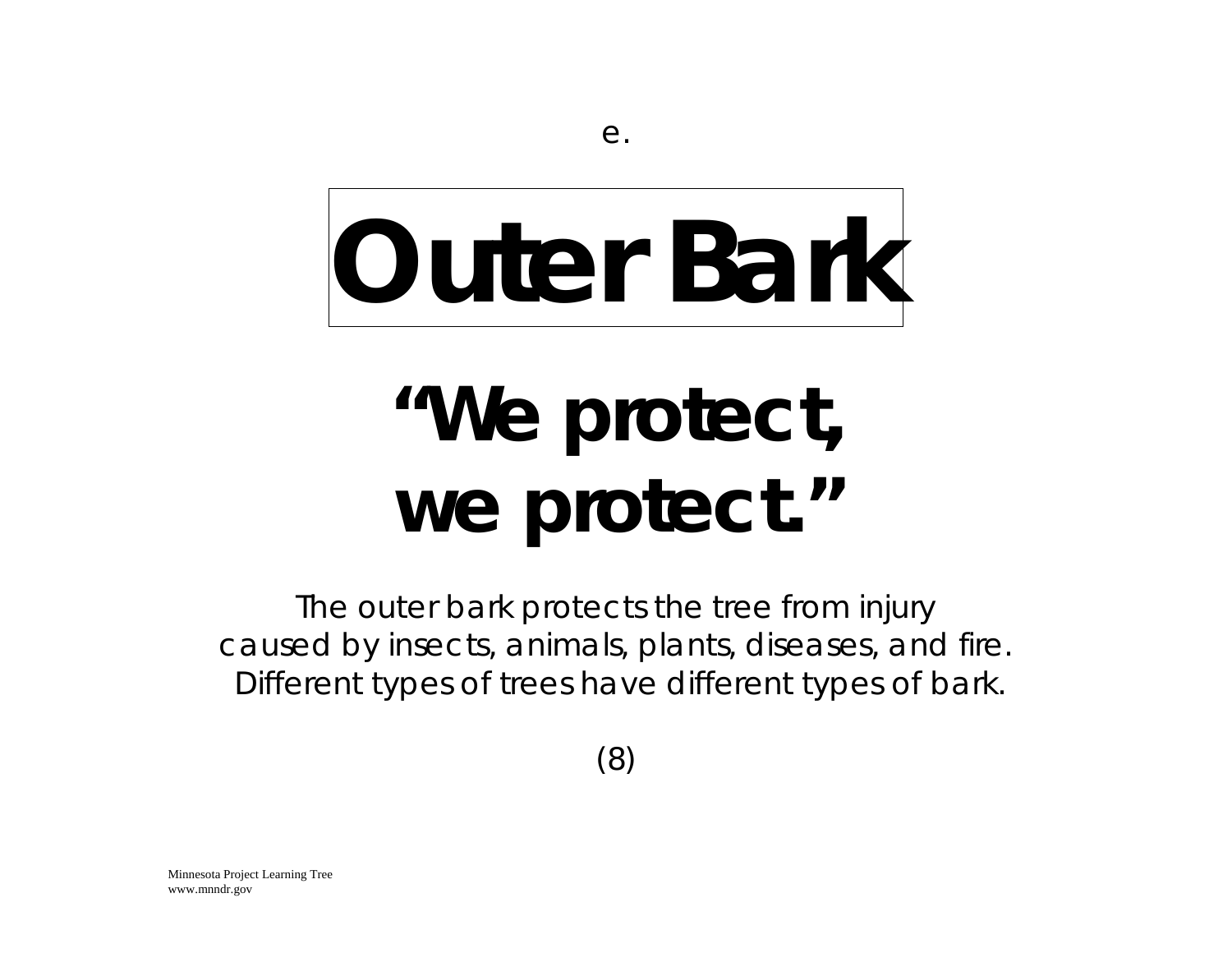

#### *"We anchor the tree."*

Roots help anchor the tree in the ground. They also absorb water and nutrients from the soil.

(3)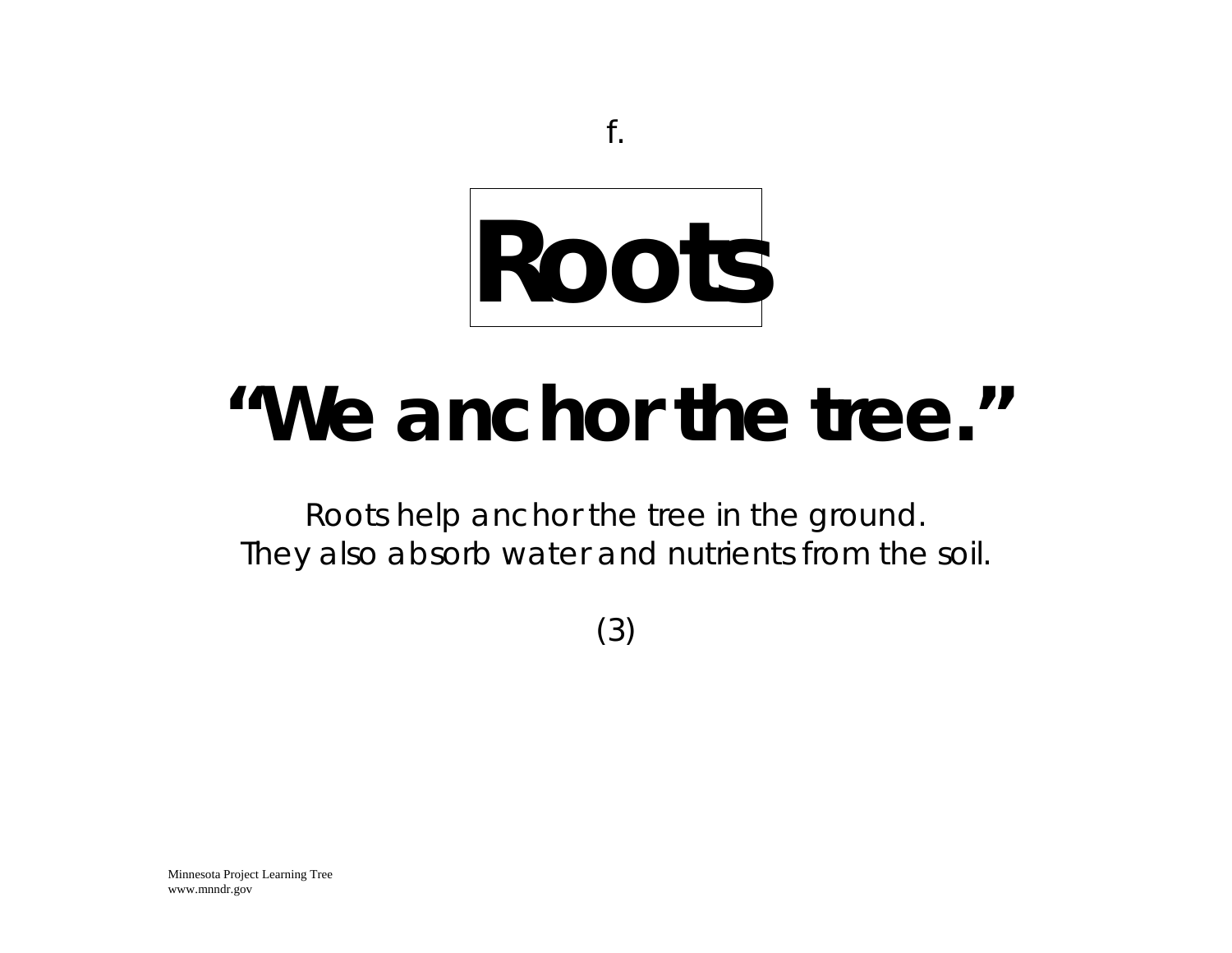

### **Insect**

#### *"I hide, I hide!"*

The insect tries to find a place to hide in the bark of the tree.

(1)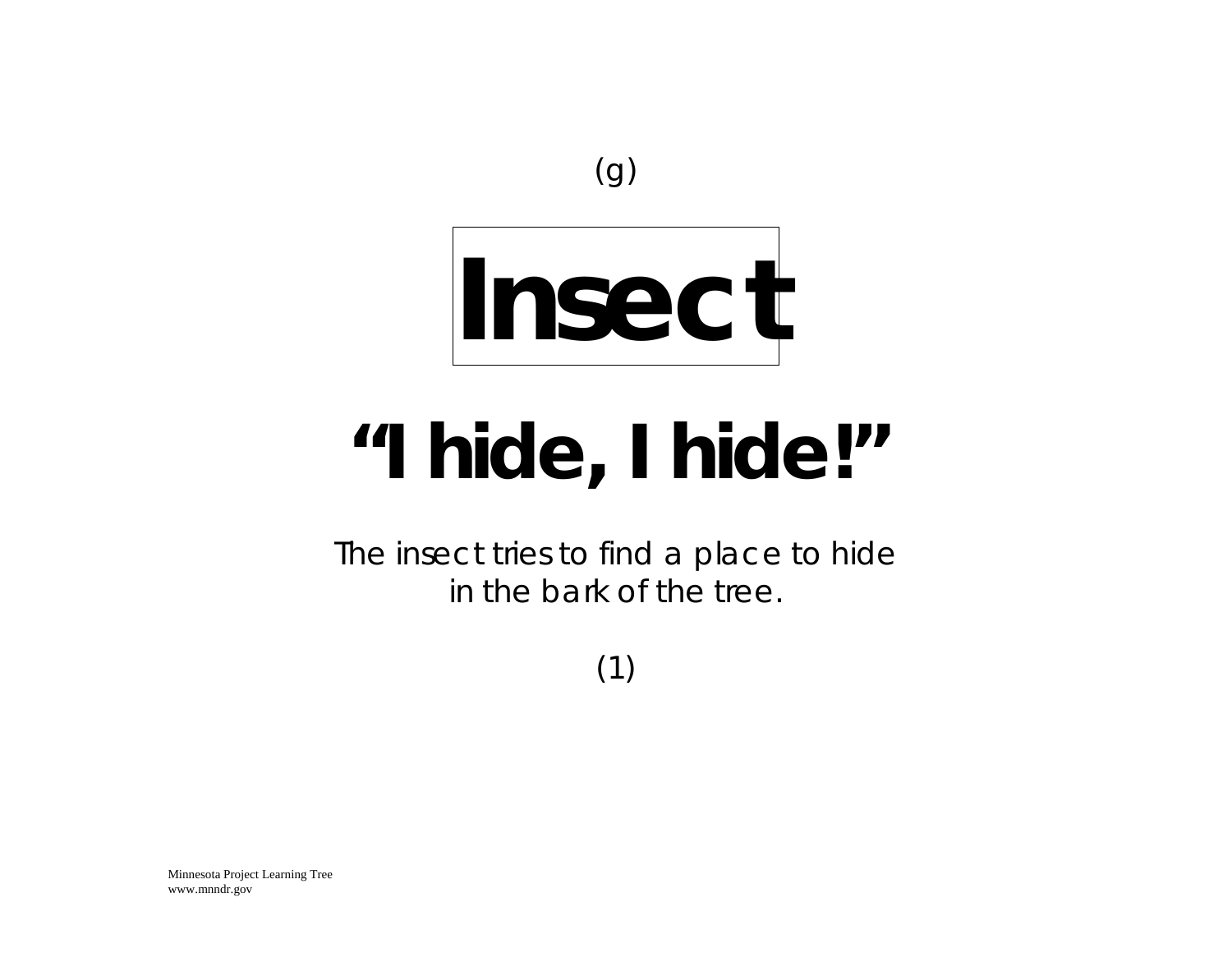# **Woodpecker**

#### *"I hunt for insects."*

The woodpecker drills holes in the outer bark to find insects to eat.

(1)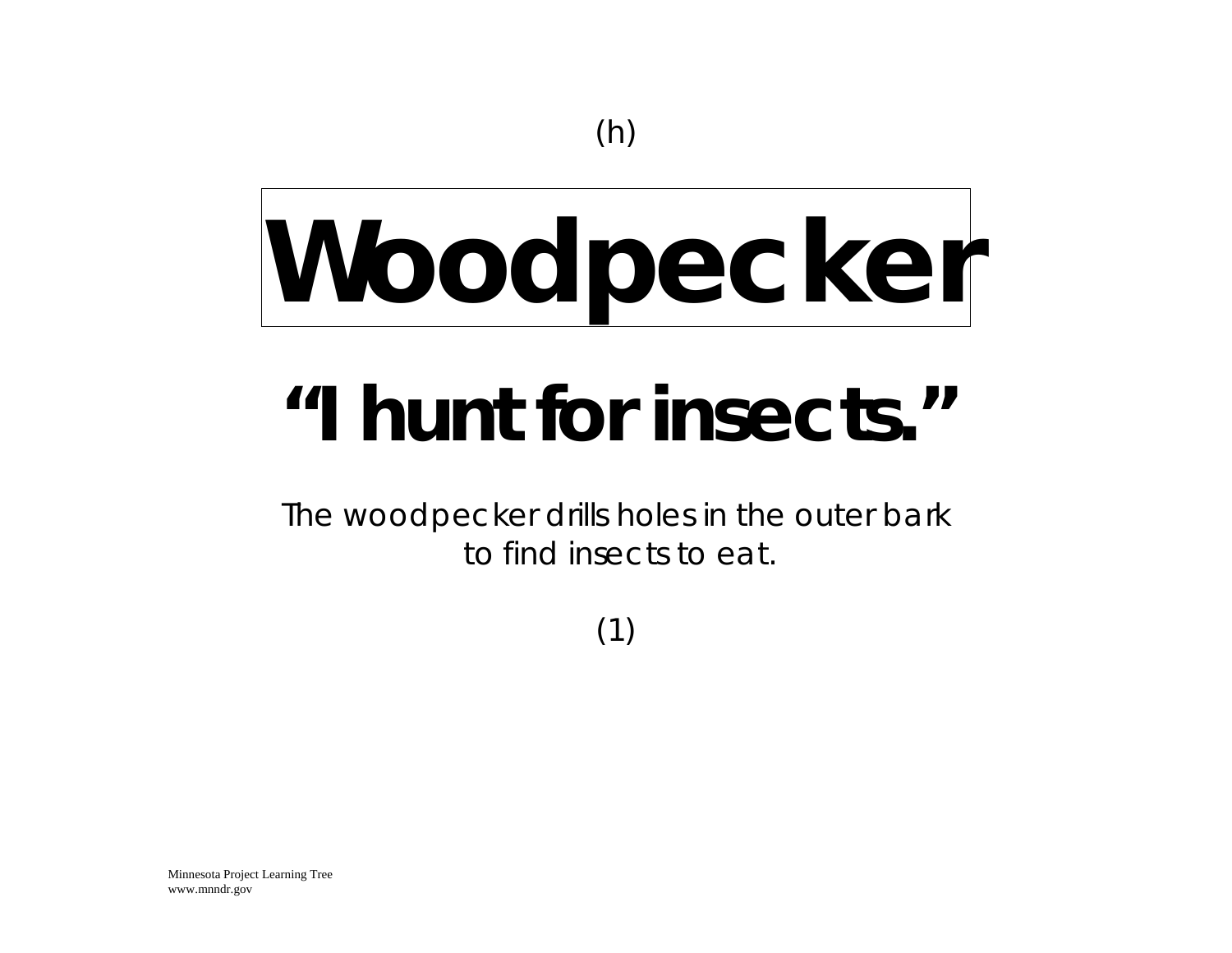

#### *"We make food."*

Chlorophyll in the leaves allow plants to make food by absorbing sunlight and carbon dioxide (CO2) in a process called photosynthesis. When sunlight and CO2 are combined with water (from the roots), the products of photosynthesis are oxygen and sugars.

(4)